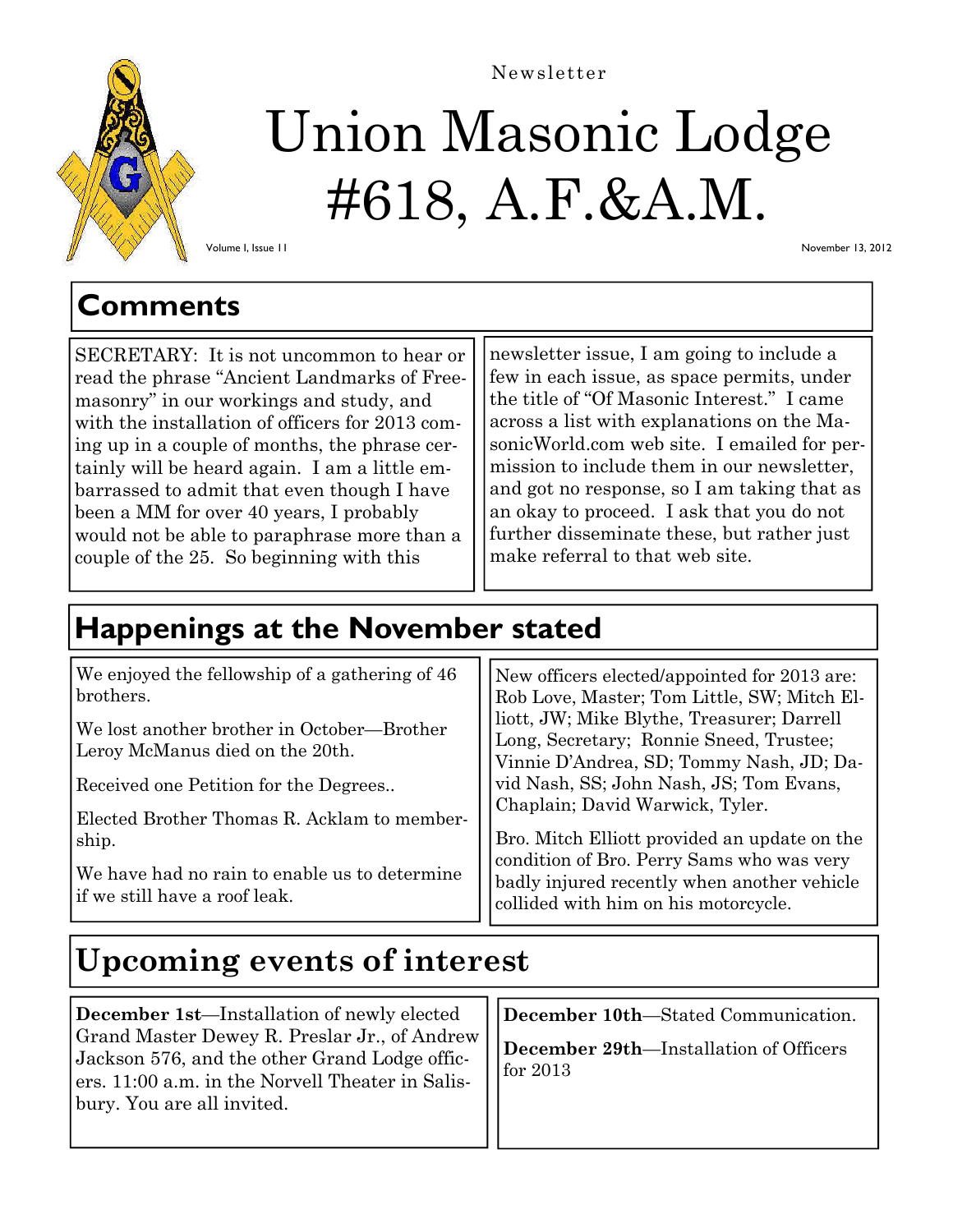### **November Birthdays (by age)**

| <b>AGE / BIRTH DATE REPORT</b><br>(sorted by age)<br><b>Age Birth Date Name</b><br>  82 11/09/1930 DAVID L. WAR-  <br><b>WICK</b> | 61 11/21/1950 VINCENT J.<br><b>D'ANDREA</b><br>60 11/06/1952 RONNIE J. MOR-<br><b>GAN</b><br>58 11/05/1954 DENNIS R.<br><b>KIKER</b><br>56 11/01/1956 CARL B. MOORE,<br>Ш | 55 11/27/1956 DAVID E.<br><b>FLOYD</b><br>55 11/02/1957 PERRY L. SAMS<br>24 11/06/1988 JAMES C. |
|-----------------------------------------------------------------------------------------------------------------------------------|---------------------------------------------------------------------------------------------------------------------------------------------------------------------------|-------------------------------------------------------------------------------------------------|
| 73 11/18/1938 RONALD A.<br><b>HARKEY</b><br>67 11/27/1944 WALKER A.<br><b>HARKEY</b>                                              |                                                                                                                                                                           | <b>GREENE</b><br>18 11/16/1993 JOHN R. NASH                                                     |

# **December Birthdays (by age)**

| <b>AGE / BIRTH DATE REPORT</b><br>(sorted by age)<br><b>Age Birth Date Name</b> | 69 12/06/1942 WILLIAM B.<br><b>RITCHIE</b>   | 54 12/27/1957 MARK B.<br><b>DOUGLAS</b> |
|---------------------------------------------------------------------------------|----------------------------------------------|-----------------------------------------|
| 84 12/05/1927 ELLIS P. AUS-                                                     | 66 12/17/1945 HERIOT L. MUL-                 | 52 12/06/1959 BILLY M. MOR-             |
| <b>TIN</b>                                                                      | LIS                                          | <b>GAN</b>                              |
| 78 12/15/1933 CLADWELL P.                                                       | 65 12/01/1946 CHARLES C.                     | 43 12/07/1968 SEAN T.                   |
| <b>HATLEY</b>                                                                   | <b>LUDWIG</b>                                | <b>MCCARTHY</b>                         |
| 78 12/31/1933 ATLAS J. RUSH-                                                    | 63 12/03/1948 RICHARD D.                     | 39 12/26/1972 BRIAN A. BECK             |
| ING.                                                                            | <b>SIMPSON</b>                               | 37 12/14/1974 DAVID A.                  |
| 75 12/03/1936 BILLY M.<br><b>SLOOP</b>                                          | 61 12/03/1950 DARRELL E.<br><b>CLINE</b>     | <b>BULLOCK</b>                          |
| 74 12/04/1937 BROOKS R.<br><b>MULLIS</b>                                        | 58 12/01/1953 WILLIAM A.<br><b>BROOKS JR</b> |                                         |

### **Of Masonic Interest (Ancient Landmarks of Freemasonry. Source: MasonicWorld.com)**

#### **25 LANDMARKS OF FREEMASONRY(1 - 4)**

- 1. The Modes of recognition.
- 2. The division of Symbolic Masonry into three degrees.
- 3. The legend of the third degree.

4. The government of the fraternity by a presiding officer called a Grand Master, who is elected from the body of tile craft.

(Continued on p3)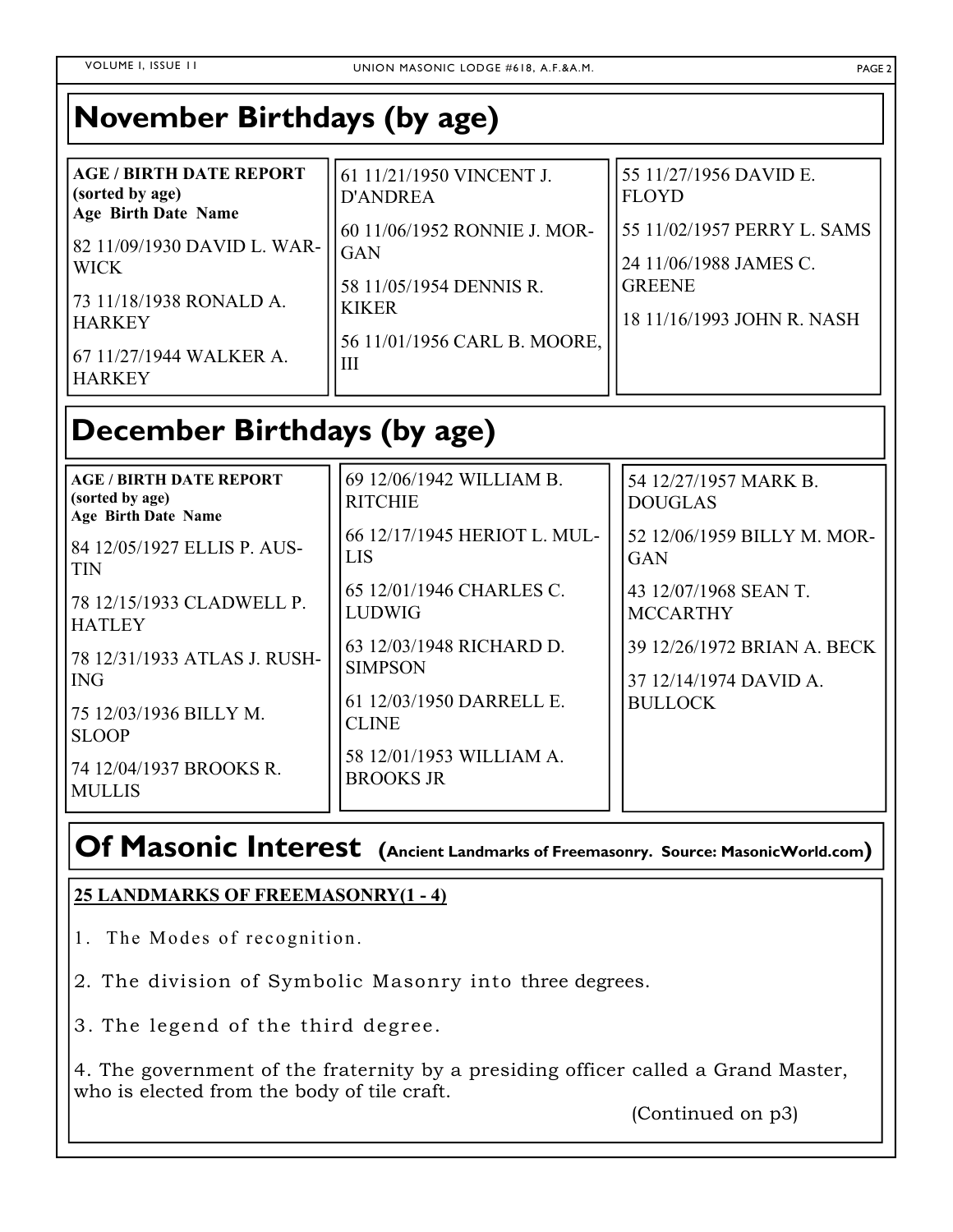#### (Continued from p2)

#### **LANDMARKS 1 TO 4**

#### LANDMARK FIRST

THE MODES OF RECOGNITION are, of all the Landmarks, the most legitimate and unquestioned. They admit of no variation; and if ever they have suffered alteration or addition, the evil of such a violation of the ancient law has always made itself subsequently manifest. An admission of this is to be found in the proceedings of the Masonic Congress at Paris, where a proposition was presented to render these modes of recognition once more universal- [a] proposition which never would have been necessary, if the integrity of this important Landmark had been rigorously preserved.

#### LANDMARK SECOND

THE DIVISION OF SYMBOLIC FREEMASONRY INTO THREE DEGREES is a Landmark that has been better preserved than almost any other, although even here the mischievous spirit of innovation has left its traces, and by the disruption of its concluding portion from the Third Degree, a want of uniformity has been created in respect to the final teaching of the Master's order; and the Royal Arch of England, Scotland, Ireland, and America, and the "high degrees" of France and Germany, are all made to differ in the mode in which they lead the neophyte to the great consummation of all symbolic Freemasonry. In 1813, the Grand Lodge of England vindicated the ancient Landmark, by solemnly enacting that Ancient Craft Masonry consisted of the three degrees of Entered Apprentice, Fellow Craft, and Master Mason, including the Holy Royal Arch. But the disruption has never been healed, and the Landmark, although acknowledged in its integrity by all, still continues to be violated.

#### LANDMARK THIRD

THE LEGEND OF THE THIRD DEGREE is an important Landmark, the integrity of which has been well preserved. There is no rite of Freemasonry, practiced in any country or language, in which the essential elements of this legend are not taught. The lectures may vary, and indeed are constantly changing, but the legend has ever remained substantially the same. And it is necessary that it should be so, for the legend of the Temple Builder constitutes the very essence and identity of Freemasonry. Any rite which should exclude it, or materially alter it, would at once, by that exclusion or alteration, cease to be a Masonic rite.

#### LANDMARK FOURTH

THE GOVERNMENT OF THE FRATERNITY, by a presiding officer called a Grand Master, who is elected from the body of the Craft, is a fourth Landmark of the Order. Many persons ignorantly suppose that the election of the Grand Master is held in consequence of a law or regulation of the Grand Lodge. Such, however, is not the case. The office is indebted for its existence to a Landmark of the Order. Grand Masters are to be found in the records of the Institution long before Grand Lodges were established; and if the present system of legislative government by Grand Lodges were to be abolished, a Grand Master would still be necessary. In fact, although there has been a period within the records of history, and indeed of very recent date, when a Grand Lodge was unknown, there never has been a time when the Craft did not have their Grand Master."